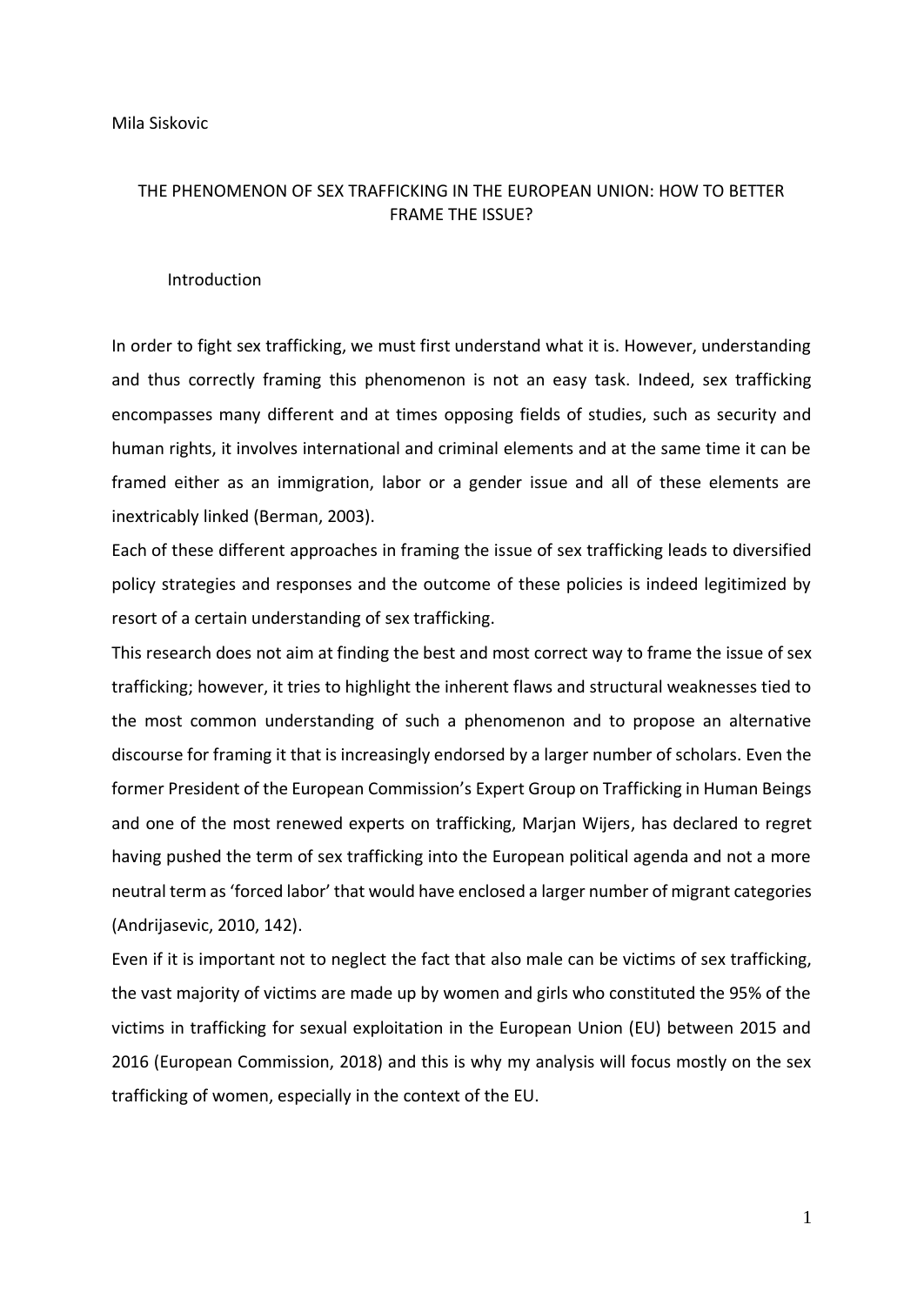In the first part, the focus will be on the framework within which discourses on sex trafficking are currently enclosed. After having shown some of the available data on sex trafficking in EU, an analysis of the most important international legal tools addressing this phenomenon is carried out, concentrating in particular on the so-called 'Palermo Protocol' and its 'criminalisation' approach. It will then be shown how such a criminalisation approach leads to a certain pattern of policy responses in the EU revolving around stringent measures against migration and a proliferation of border controls in the name of protecting the human rights of trafficked victims. It will be clear how such measures have, however, led to the opposite outcome and further supported trafficking.

In the second part, therefore, such framing is challenged to show how the dichotomy victimperpetrator might be a misleading one and considering instead women's agency in the process of trafficking and the variety of reasons that persuade women to migrate and get into sex trafficking. The two main feminist scholars view on sex trafficking and sex work are then considered showing how if we take the view that women consciously and willingly enter into the sex industry to work as sex workers, the current frame of sex trafficking exclude them completely from any sort of protection in case of exploitative conditions. It is argued therefore that in order to construct policy responses effectively able to tackle the issue, a change in perspective shall be made, considering the array of reasons why women migrate and expand the human rights protection in tackling the issue also to other categories of workers and migrants.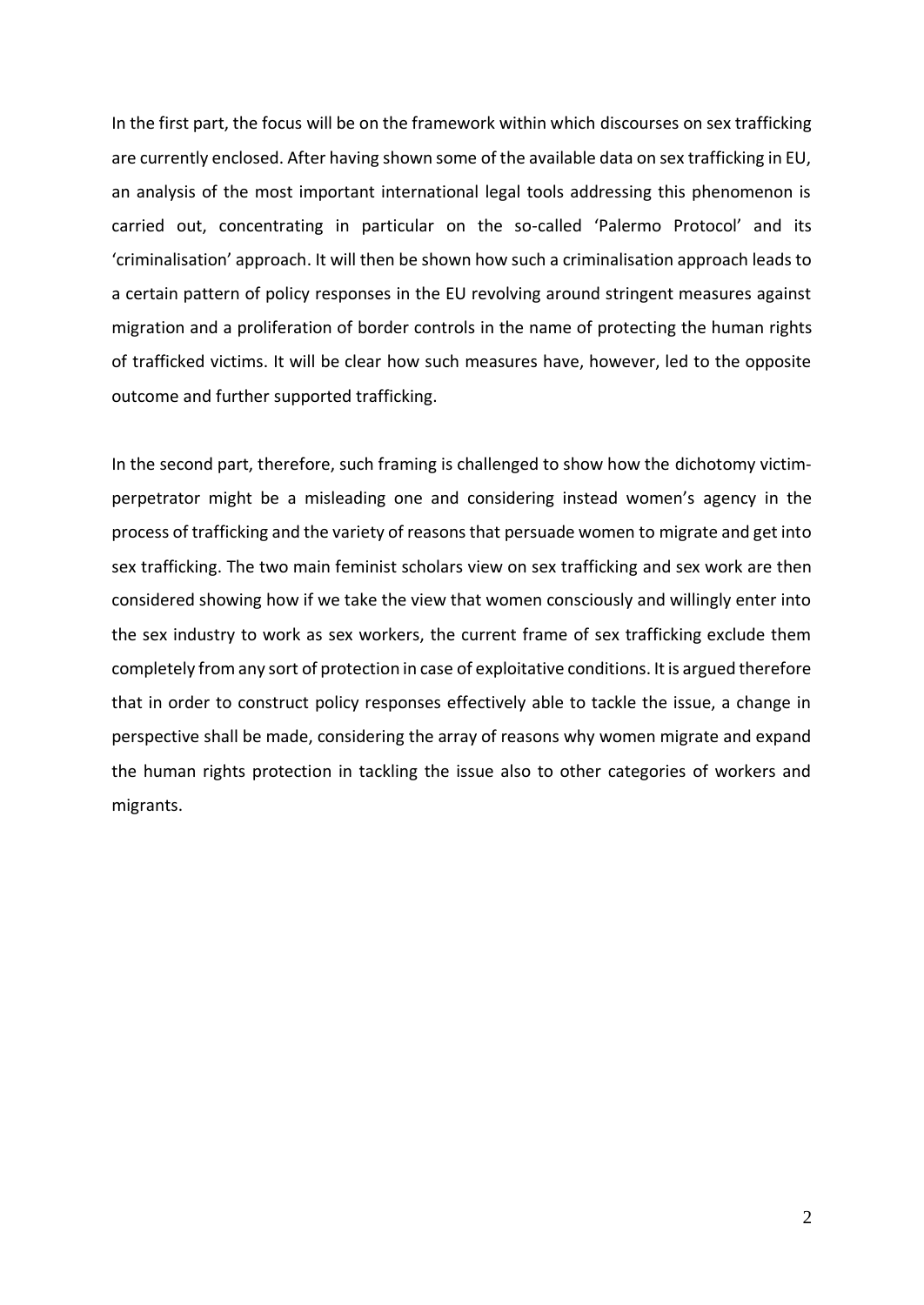### 1. The current framework: sex trafficking as 'modern slavery'

Sex trafficking is part of the very vast phenomenon of human trafficking which concerns the "buying and selling of women, girls and boys like commodities" (European Commission, 2018). In particular, trafficking for the purpose of sexual exploitation is the most common form of human trafficking and between 2015 and 2016 in EU it constituted more than a half of registered victims in trafficking (56%) (European Commission, 2018).

The most recent available data are signaling an increase of sex trafficking in the world as a whole, with a peak of over 24.000 detected victims of trafficking in 2016 (UNODC, 2018), that while on the one hand it may signify an improvement in the detection of victims by States, on the other hand, such an increase in numbers year by year might be a hint of the magnitude of the phenomenon.

In the EU, in particular, many women are trafficked from Eastern Europe, and Moldova and Romania are usually identified as states of origin, while Serbia and Albania as transit states before arriving in the Member States of EU, the main recipients, even if now most states of Eastern Europe have characteristics belonging to all the three categories (origin, transit and destination countries) (Lindstrom, 2004).

It must be noted that it is quite problematic collecting clear and accurate estimates on the volume and patterns of such phenomenon due, first of all, to its clandestine and surreptitious nature. Many victims of trafficking are usually resistant to denounce their situation to the police mainly for fear of deportation and thus they prefer remaining in the shadows and in their irregular position. Traffickers as not to incur in indictments are likely to frequently change routes and to adopt even more hidden and subtle forms of trafficking so that their identification becomes extremely difficult. Moreover, especially in the context of East Europe, several people transit through many countries in a relatively short time at the expense of identification of trafficking and its victims.

These uncertainties as much as it regards the collection of reliable data and estimates on this phenomenon are also due to the ambiguous nature of sex trafficking and the different ways to frame this complex phenomenon.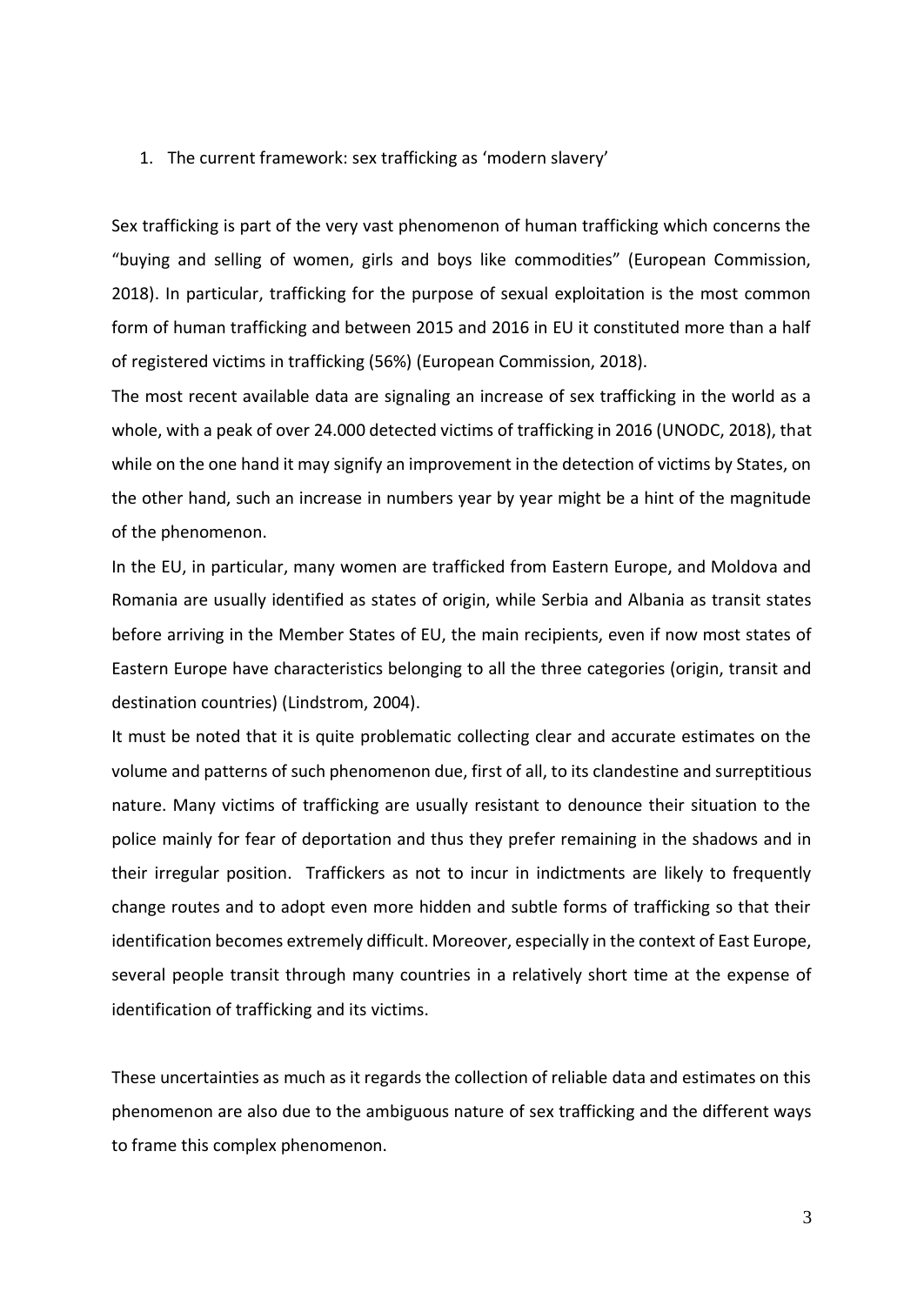First of all, although they might have some common elements and tend to merge, trafficking should be distinguished from smuggling as they are two different phenomena. While smuggling concerns cross-border movements and the facilitation of the illegal entry of the individual, trafficking can take place also within a country, without any cross-border elements being present, and it involves not only the displacement of migrants but "the exploitation of trafficked persons in the destination country" (Nieuwenhuys & Pécoud, 2007, 1678).

The EU Directive *[on preventing and combating trafficking in human beings and protecting its](https://eur-lex.europa.eu/legal-content/EN/AUTO/?uri=uriserv:OJ.L_.2011.101.01.0001.01.ENG&toc=OJ:L:2011:101:TOC)  [victims](https://eur-lex.europa.eu/legal-content/EN/AUTO/?uri=uriserv:OJ.L_.2011.101.01.0001.01.ENG&toc=OJ:L:2011:101:TOC)* (Directive 2011/36/EU) explicitly refers to the *Protocol to Prevent, Suppress and Punish Trafficking in Persons, Especially Women and Children* commonly addressed to as the "Palermo Protocol" and detects the phenomenon of sex trafficking when an element of "exploitation of the prostitution of others or other forms of sexual exploitation" is present. The Palermo Protocol which entered into force in 2003 constitutes the main international legal framework for human trafficking and it has provided the first internationally recognised and widely accepted definition of trafficking in Article 3a that reads as follows:

"Trafficking in persons shall mean the recruitment, transportation, transfer, harbouring or receipt of persons, by means of the threat or use of force or other forms of coercion, of abduction, of fraud, of deception, of the abuse of power or of a position of vulnerability or of the giving or receiving of payments or benefits to achieve the consent of a person having control over another person, for the purpose of exploitation. Exploitation shall include, at a minimum, the exploitation of the prostitution of others or other forms of sexual exploitation, forced labour or services, slavery or practices similar to slavery, servitude or the removal of organs."

From this definition, it is possible to recognise the three distinctive elements of human trafficking: the action ("*recruitment, transportation*" etc.), the means to enforce such act ("*the threat or use of force or other forms of coercion, of abduction*" etc.) and the purpose, that is the exploitation, and in the case of sex trafficking a sexual exploitation (Gaspari, 2019).

All three elements need to be present for the crime to subsist and they are described with a voluntary vagueness so that they can be interpreted in a broader sense as to enclose different types of situations.

The Palermo Protocol undoubtedly represented a step forward since for the first time it linked trafficking with forced labour and made a clear distinction between trafficking and prostitution.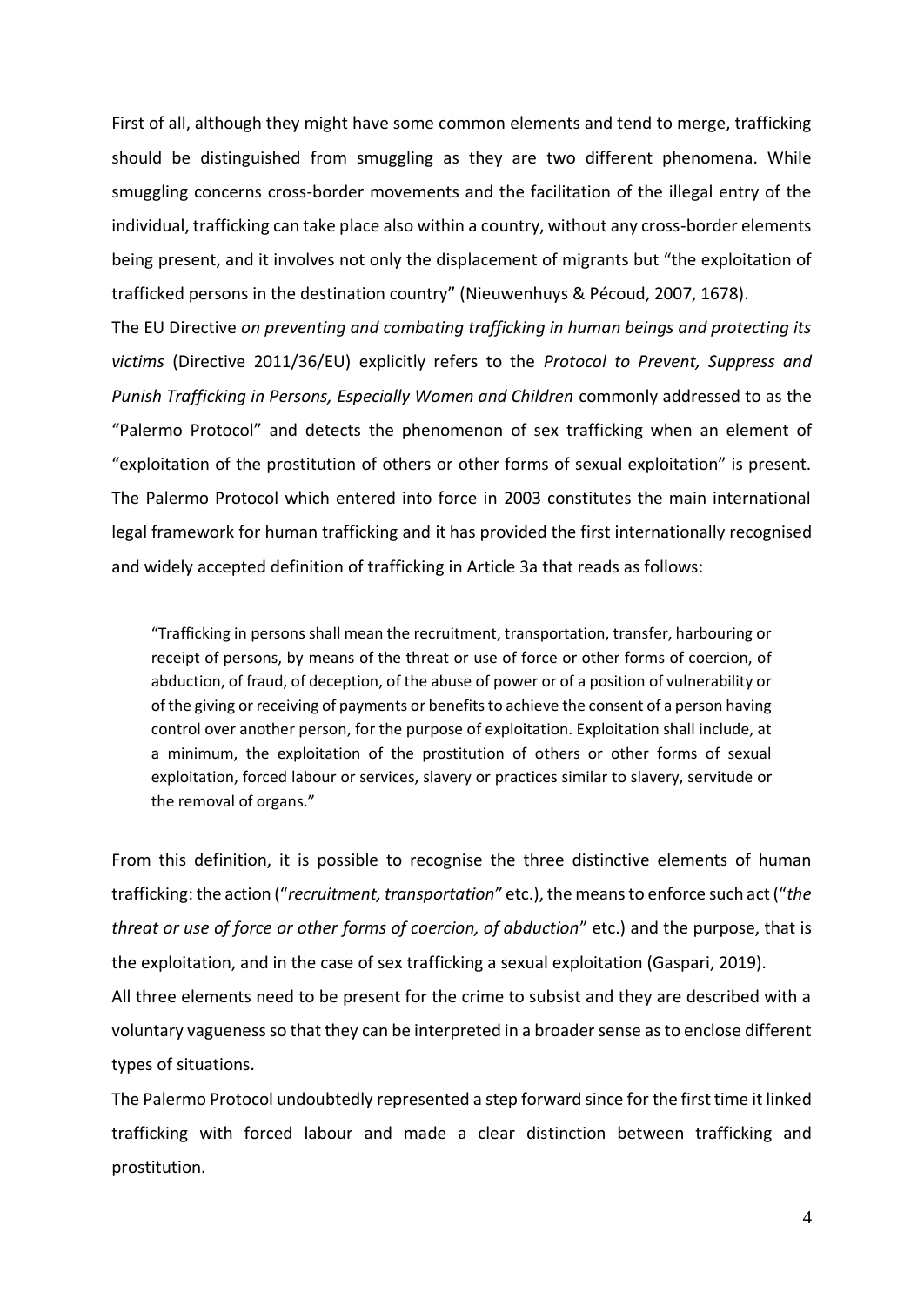Exploitation with the Palermo Protocol, moreover, became "the key actionable element in the trafficking process" shifting the accent away from consent,(Segrave, 2009) that becomes non-influential if obtained with fraud or deception (Art.3b), reaching a sort of political compromise between the different positions negotiating the agreement, in particular between the 'abolitionist' International Human Rights Network and the Human Rights Caucus that will be analysed in the second part.

The Palermo Protocol works as a framework of anti-trafficking laws on the basis of the socalled 3P policies, "prosecution, protection and prevention" and in this context, women are usually depicted as victims of a big "modern slavery" (Kara, 2017).

The rhetoric of 'victimisation' is largely present in many international and regional conventions, in reports by international organisations or NGOs as well as in media and political representations that convey an image of the woman completely devoid of an active role in the crossing of borders and trafficking. Women are seen as powerless actors, unconditionally subject to the course of events and imprisoned in the hands of their torturers, like a sort of modern slaves. They have been kidnapped, displaced and deceived into prostitutions by their captors and sex trafficking functions as a rhetorical device that assures this victim-villain binary. Indeed, the media often also draws a very precise portrayal of traffickers as violent men and evildoers, being part of criminal Mafia-like organisations and organised crime. This narrative tends to reproduce the dichotomy of innocent and passive victim and of the powerful and actor perpetrator that tend to replicate some stereotypical representations of femininity and masculinity (Andrijasevic, 2004, 17).

According to this logic, it is pretty straightforward that the proper response for fighting sex trafficking and free these 'trafficked sex slaves' becomes criminalisation which aims to stop these perpetrators from "violating the sovereign bodies of women and the sovereign spaces of nation-states" (Berman, 2003, 41). As it is obvious, these political and legislative efforts based on the fight against modern slavery generate general consensus as in the modern era everyone undoubtedly condemns any form of slavery, in the words of J.C. Hathaway "the fight against slavery is one of the very few human rights imperatives that attracts no principled dissent" (Hathaway 2008, 7-8).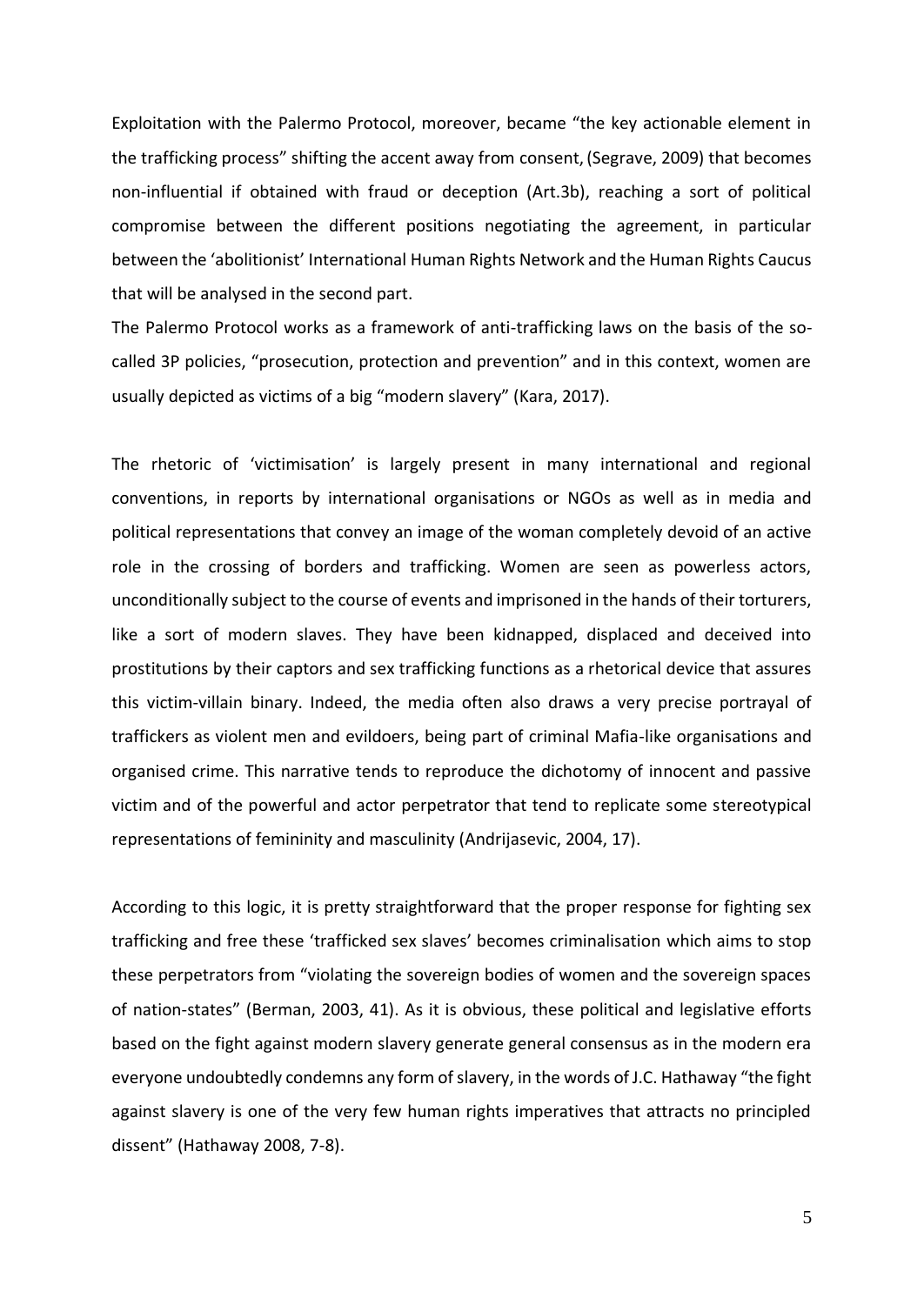Since the  $19<sup>th</sup>$  century, when the phenomenon of sex trafficking was first recognised, the international instruments fit within this framework of criminalisation and modern slavery. The earlier international treaties adopted by the League of Nations such as the 1904 *International Agreement for the Suppression of White Slave Traffic* and the 1910 *International Convention for the Suppression of White Slave Traffic* referred to sex trafficking as "white slavery" and aimed at criminalizing the recruitment of European women and girls for prostitution. The later conventions, such as the 1921 *International Convention for the Suppression of the Traffic in Women and Children* and the 1933 the *International Convention for the Suppression of the Traffic in Women of Full Age*s abandoned the notion of slavery and especially the latter provided that the traffic of women had to be punished even if it took place with their consent (Art.1). In 1949 another major UN Convention was signed which is still in force today*, the United Nations Convention for the Suppression of the Traffic in Persons and of the Exploitation of the Prostitution of Others,* covering only trafficking for sexual exploitation of women, men and children. It has been criticized for being outdated (Gaspari, 2019) since it does not take a human rights approach and focuses only on punishment of traffickers.

The 2000 Palermo Protocol on Trafficking was the first instrument covering all forms of trafficking and it is regarded as a major achievement in the fight against trafficking as it has been ratified by a large majority of States – 178 States parties up to today. However, neither the Palermo Protocol is a human rights instrument, which might explain such a large ratification and adherence by States. Indeed, the Palermo Protocol on Trafficking is part of the UN Convention Against Transnational Crime and these two legal instruments must be interpreted together under the aegis of the UN Office on Drugs and Crime. Even if some provisions about the protection and assistance to trafficked victims are present (Section II, Artt. 6,7,8), these are not mandatory for the ratifying States and the Protocol does not foresee any human rights protection mechanism either, even though the phenomenon of trafficking might actually lead to severe human rights abuses.

Such a crime control approach is not only reflected in international legislation, but also in the stricter border controls and immigration policies taken at the European level.

Indeed, this criminalisation rhetoric provides a framework which nurtures and strengthens state sovereign responses and performances. The EU, acquires through such framing, the symbolic role of "guardian" of the European soil against the threat that trafficking poses to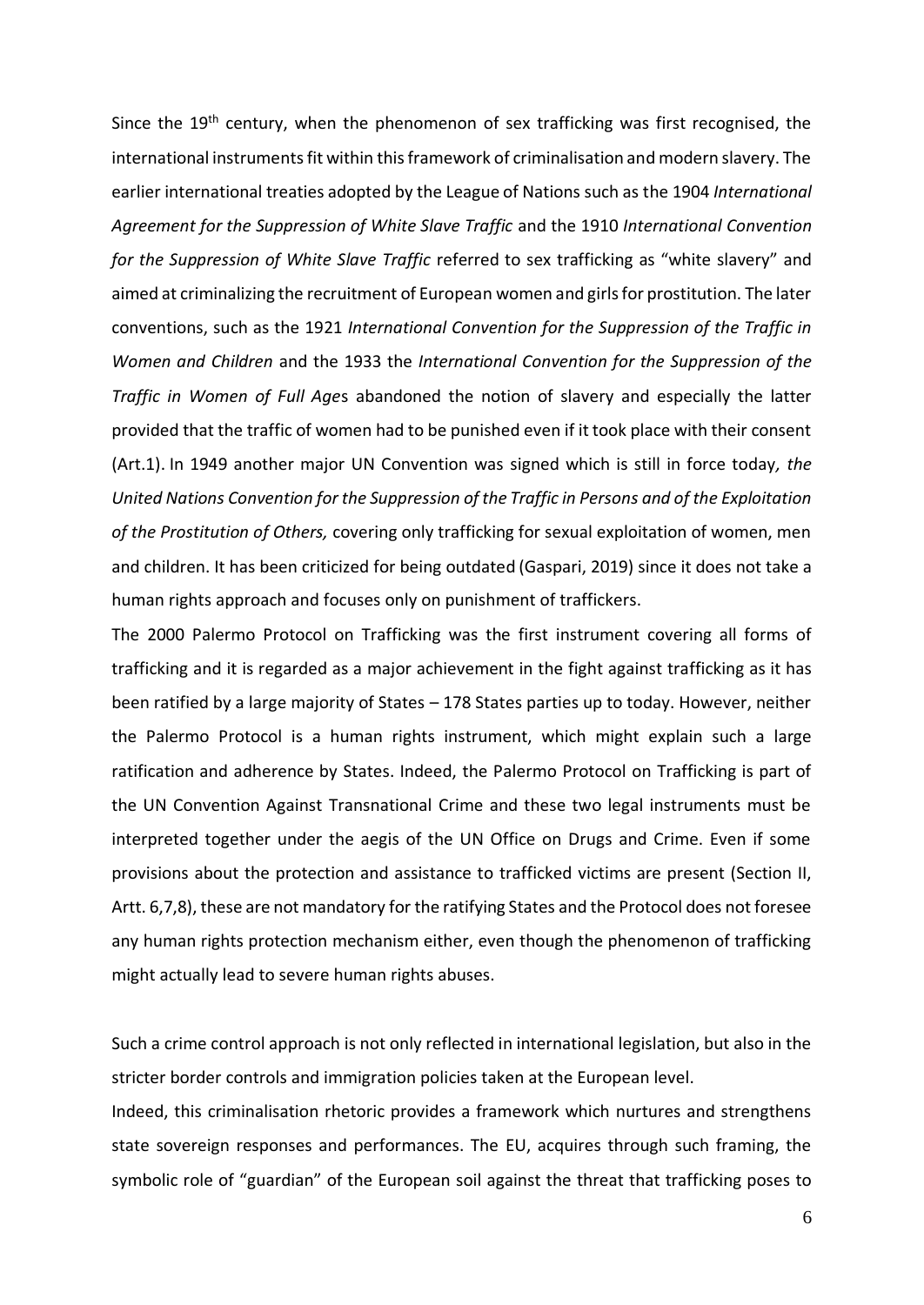security. Moreover, European Eastern women who are frequently trafficked into the Member States of the EU have white skin and an 'European physiognomy' in a way that they are not clearly distinguishable as foreign trafficked women, constituting a new kind of white slave trade. Eastern European women, thus, are regarded both as an "external threat" to the European community since they are illegal migrants and as an "internal threat" as not easily detectable by the police or border authorities (Berman, 2003). This means that they do not only pose a tangible security threat, but by being white illegal prostitutes they represent a transgression to the "European moral order in which women's sexuality plays a pivotal role" (Berman, 2003, 60).

In the European context, criminalisation is evident by the fact that sex trafficking is included in the particularly serious forms of organised crime in the area of judicial cooperation on criminal matters that calls especially for cooperation of law enforcement authorities and border police.

EU increasingly started restricting its borders during the process of European integration when sex trafficking of women especially coming from Eastern Europe was on the rise and since then, it has adopted an aggressive approach in fighting this phenomenon. With the fall of Soviet Union and with the globalisation wave, the presence of trafficked East European women increased and Europe faced a "boundary crisis" (Berman 2003, 54). "Much of the hysteria over sex-trafficking coincides with the integration and expansion of the EU after 1992" (Berman, 2003, 50). 1992 is indeed the year of Maastricht Treaty that by allowing for more freedom of movement within Europe, was seen as permitting the intensifying of trafficking as well. Such "anxiety" for trafficking over European borders was further accentuated by the 1995 Schengen Convention that definitely dissolved the intra-state boundaries between Member States of EU. At the same time, however, the external borders of the EU were reinforced and, in this sense, "Schengen designated how some people – EU citizens – are freer to move than others – non-EU citizens." (Berman, 2003, 51).

Finally, the 1999 Tampere Council created an area of freedom, security and justice within EU and it was a further occasion for reasserting control over the European community for the creation of a 'fortress Europe' where the candidate Member States to access the EU in those years, namely the countries from Eastern Europe, took on the role of the migration 'gatekeepers' for stopping traffickers before they entered into the EU territory.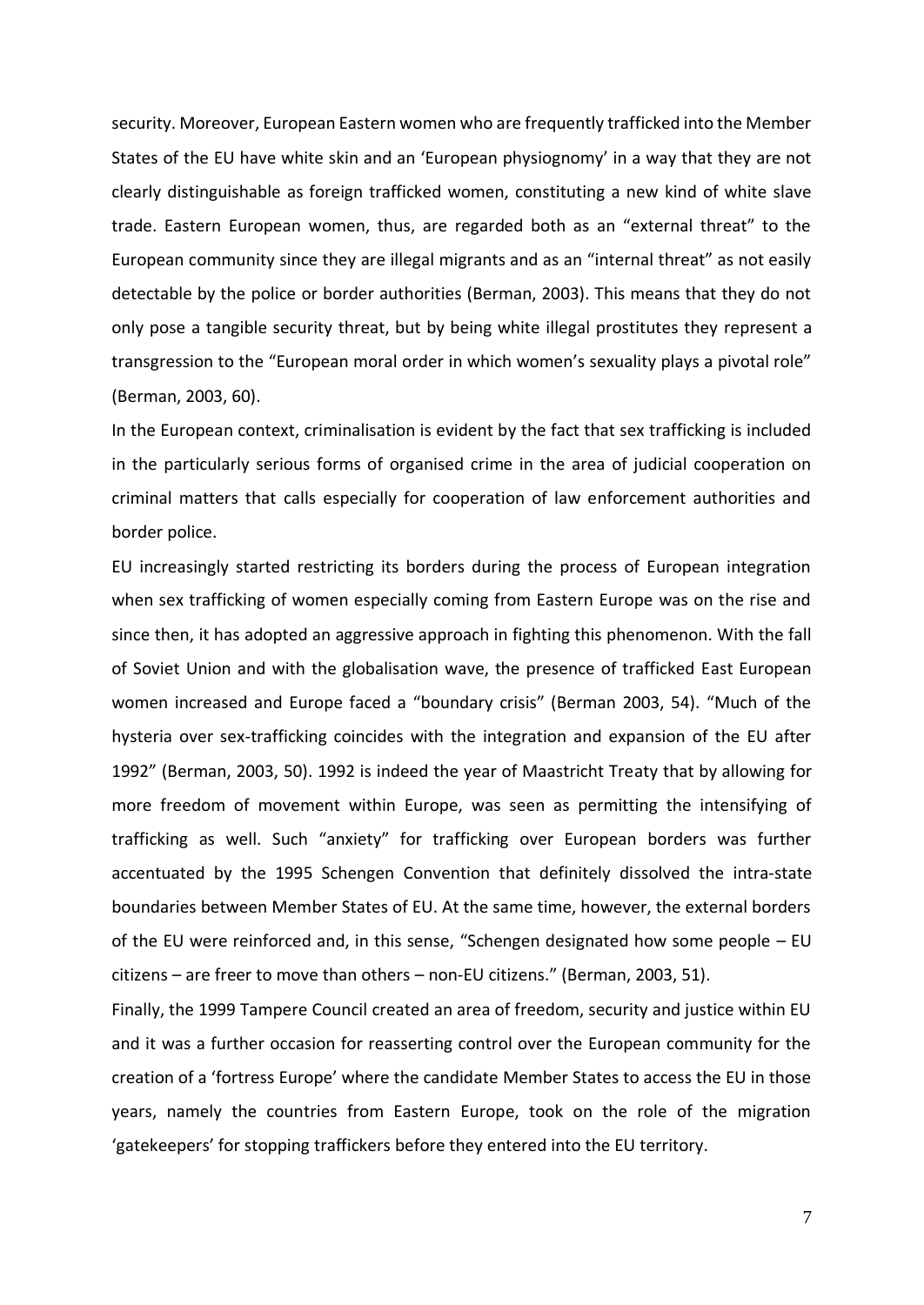Such "delocalisation of controls" in the field of sex trafficking had in recent years increased even more so that now scholars refer to the concept of "virtual borders" (Freudenstein, 2001) and "remote control" (Nieuwenhuys & Pécoud, 2007) for showing how control that once was a prerogative of borders is now exercised "by a variety of means and in a variety of locations" (Andrijasevic, 2010, 130). Among such means of externalisation of borders, we find visa regulation systems, more controls in sending transit countries, readmission agreements or detention facilities outside EU and also the same Palermo Protocol 'preventive measures' for counter-trafficking such as security and control of documents, legitimacy and validity of travel documents, and enhanced cooperation with immigration officials (Section III, Artt. 9-13). Moreover, control has been externalised also to non-state actors, such as airline companies that check migrants' documents and to increasing use of anti-trafficking campaigns. The latter have been developed primarily by IOM since 1990s in Central and Eastern Europe and aim at discouraging human trafficking and undocumented migration before migrants even leave their countries by raising awareness on "irregular migrants' tough living conditions so that they perceive undocumented migration not as an opportunity but as a source of danger and vulnerability" (Nieuwenhuys & Pécoud, 2007, 1675). They are seen as a valid tool in combating sex trafficking as they portray explicitly and in an emotional way the risks trafficking entails; however they seem not consider the many studies which demonstrate that migrants tend to leave even if informed because of "collective strategies and social structures" and they also overestimate the idea that migrants take rational decisions on the basis of the available information, so these campaigns actually depend upon "a fragile connection between the information available to migrants and their decision to leave" (Nieuwenhuys & Pécoud, 2007, 1691).

The latest *EU Strategy towards the eradication of trafficking in human being*s 2012-2016 also went in the direction of emphasizing this law enforcement and restrictive migration approach at the expense of human rights and structural changes, by aiming at increasing cross-border police and judicial cooperation, as well as an increasing cooperation beyond borders for improving women's conditions outside of the EU.

It should be noted that these anti-trafficking campaigns, the tightening of borders and other coercive measures imposed on migrants are often justified in the name of victim protection from modern slavery. The concept of "humanitarian borders" which was developed by the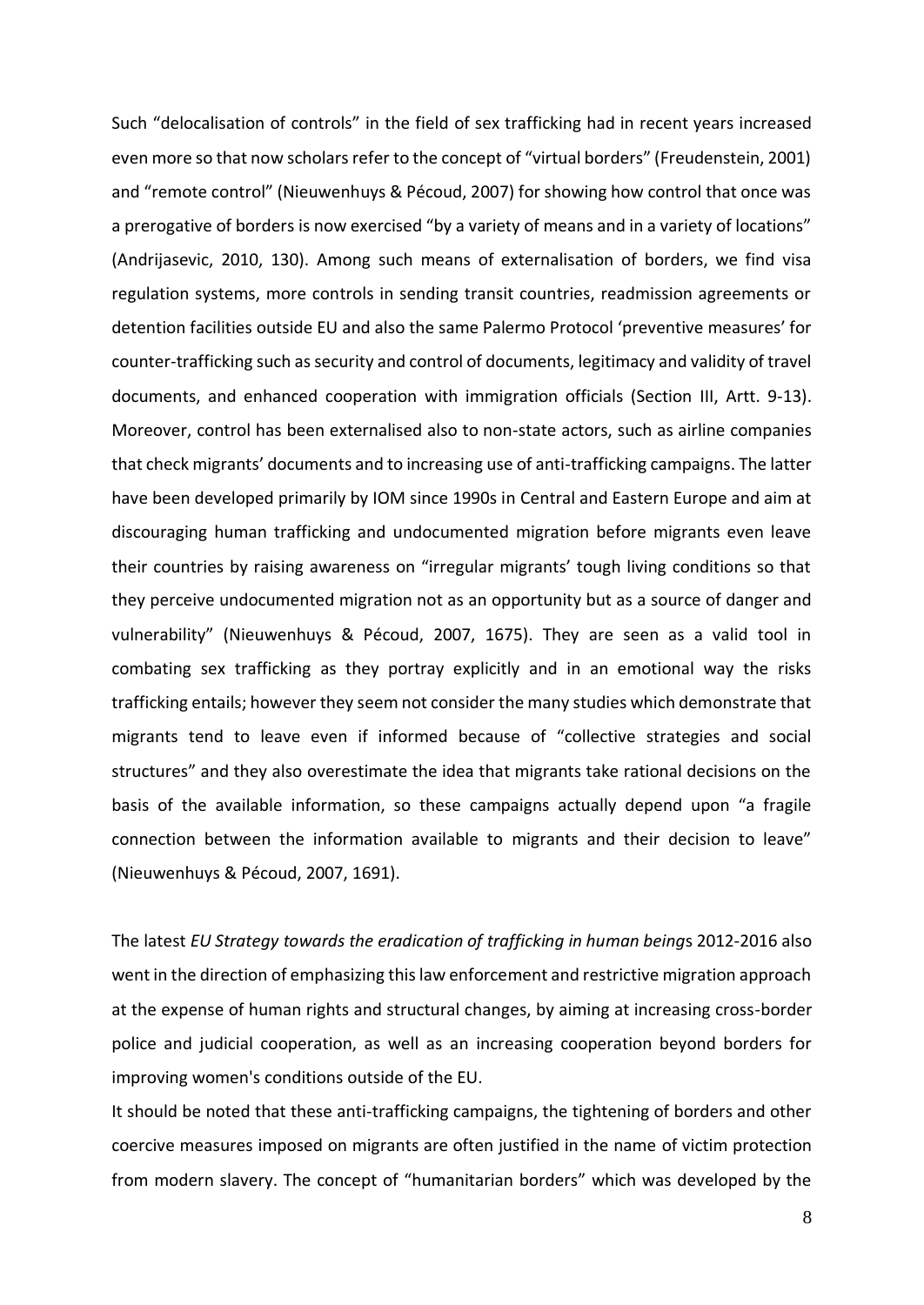IOM (International Organisation on Migration) aims at managing borders for "ensuring protection of human rights of those who cross international borders" (IOM) as in the case of human trafficking; however, in some situations, such border management might conflate with repressive measures by States that are legitimised as humanitarian actions taken for 'protecting' victims from trafficking, while in reality they results only to an increasing in the phenomenon trafficking itself. Indeed the term "victim" fails to recognise that many times these women are not kidnapped or forced to migrate, but they willingly take such decision on a more complex set of reasons and therefore due to border restrictions and tightening of migration policies, they are even more likely to circumvent these policies and to turn to traffic networks for their own migration purposes.

More rigid controls in East Europe not only constitute an obstacle for labour migration but have also the effect of increasing travel expenses leading women who intentionally seek to migrate to turn to traffickers in order to be able to cover high expenses and they remain stuck in a condition of debtors vis-à-vis their traffickers.

Therefore, if on the one hand, this proliferation of border controls increases the risks and thus the costs of "traffickers' business", on the other hand, it passes such costs on the shoulders of migrants and it, thus, inadvertently supports traffickers' economic interests and turns them in a sort of alternative or supplementary system of migration, leading for even more opportunities of exploitation. Such approach, thus, makes immigration more expensive and women more vulnerable without halting the phenomenon of sex trafficking and expands the "level of control" these third parties exert over migrant women (Andrijasevic 2010).

States keep fighting what is the consequence of their harsh measures and in the long run this leads to a vicious circle of restrictive border management and increasing of the phenomenon of sex trafficking.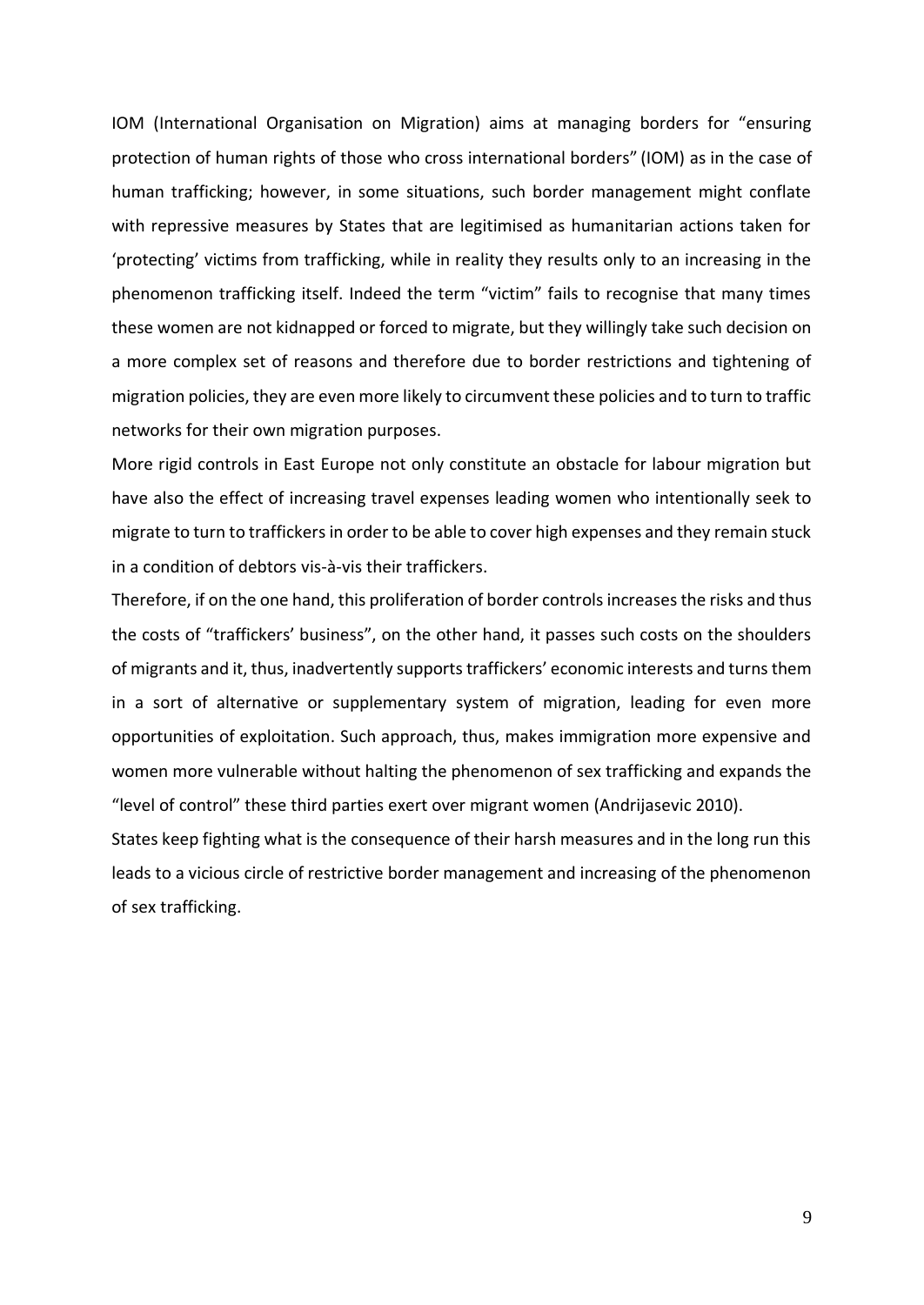#### 2. Reconsidering the framing of sex trafficking under a new perspective

As we have seen in the previous part, since the usual policy response to sex trafficking seen under the lens of 'modern slavery' is criminalization which in turn leads to a tightening of immigration policies, we may conclude that such rhetoric of 'victimization' might not be the most appropriate one in order to frame this phenomenon.

Needless to say, this should not be interpreted as meaning that criminal elements are never involved, that women are not victims of extreme violence and that traffickers have not bad and cruel intentions; however, such framing should be broadened in order to better grasp the inherent complexities and ambiguities of sex trafficking and to find more appropriate policy responses.

Some scholars (Andrijasevic 2010; Berman 2003; Breuil et al. 2011; Wijers 2015) have argued that the image of trafficked women as victims might be too narrow to enclose all the different factors of trafficking and all the different experiences that migrant women live.

The discourse on modern slavery circumscribes a number of "deserving victims" and excludes many other categories of migrants. Indeed, in the majority of European states, migrant women in order to legally be identified as 'victims of trafficking', have to show that they did not initially consent to trafficking and show a certain degree of violence and threat, which is usually set at a very high level. (O'Connell Davidson, 2010). Studies have shown, instead, that not only very often decisions to migrate are voluntary and well-informed, but also that a large part of women is conscious of the possibility of being involved in sex work and of what this entails, and perhaps just ignore the exploitative working conditions under which they will have to work. (Andrijasevic, 2004). Moreover, the dichotomy victim-perpetrator might be sometimes blurred as it might occur that victims take up an active role in the trafficking of other women, becoming in fact their perpetrators.

The perspective of women as victim of modern slavery is in particular the view of the so-called abolitionist feminist scholars who argue that all forms of prostitution are coerced and are the result of male oppression; this view is particularly endorsed by the Coalition Against Trafficking of Women (CATW), part of the NGO International Human Rights Network. In opposition to such perspective, scholars and Sex Worker Open University in London and the International Committee on Rights of Sex Workers-Europe (ICRSE) have argued that the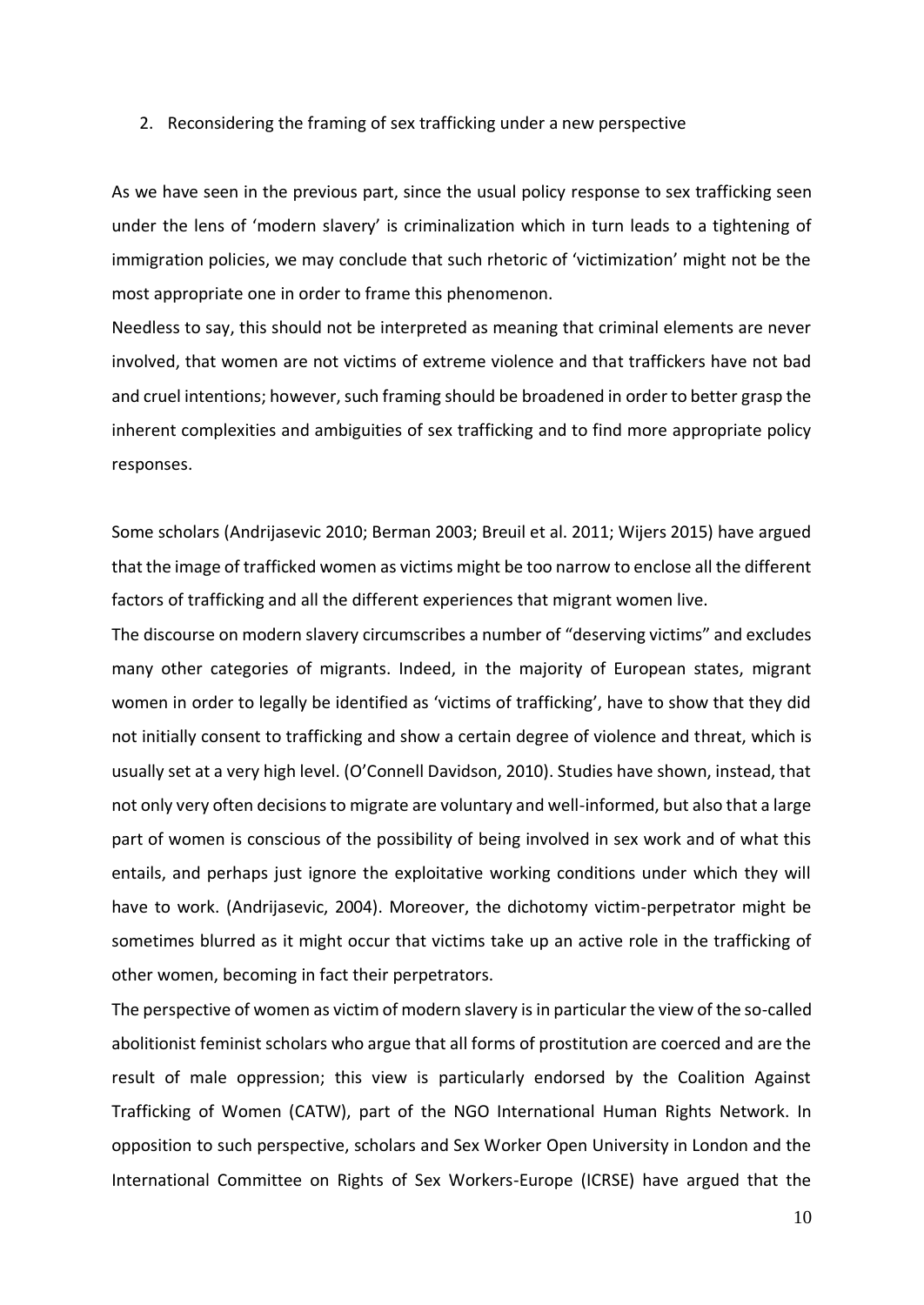phenomenon of sex trafficking should be seen, instead, from a 'sex workers' rights' and labor migration perspective. Such view, represented by the Human Rights Caucus, considers sex work a service sector job that women might willingly and voluntary perform responding to the demand for trafficked labor in the sex industry in the West. In this sense, they endorse the concept of women's agency, showing that women can indeed choose to work in the sex industry and be migrant sex workers (Berman, 2003).

Under this perspective, attempts by the State to criminalize sex work are seen as a breach of their rights to self-determination. They argue, therefore, that instead of talking about 'trafficking' and directly link it to prostitution, this phenomenon should be termed as 'forced labor' and the way to correctly address the issue is to strengthen and implement protection and labor rights for workers in the sex industry. Indeed the UN Protocol on Trafficking has been interpreted in these years as separating 'sexual exploitation' from 'labour exploitation', in a way that suggests that forced labour is not present in the sex industry, thus depriving sex workers of any protection in this sense (Wijers, 2015). These studies call for a rethink of the distinction between trafficking and migrant labor exploitation without distinguishing between women deserving protection and those who do not (O' Connell Davidson, 2010).

The first step in challenging such distinction is considering the vast array of factors that characterize women's experiences and that should be taken into account. Not all trafficked women are helpless, powerless, passive, ignorant and uninformed about what sex trafficking entails, but still, they decide to leave their home country and fall into the hands of trafficking networks for a variety of structural causes, which are often obscured by this rhetoric of victimization.

Trafficked women come from very different realities and not all of them have the same poorsocio economic background. (Breuil et al., 2011). R. Andrijasevic in her research has interviewed several trafficked women in Italy and described several reasons that force women to migrate. One pull factor for migratory project is undoubtedly poverty in the sense of economic deprivation; especially in the countries of the former Soviet Union, the transition from a planned to a market economy and the liberalization of trade led to high levels of women's poverty and unemployment due to their working positions especially in sectors subjects to economic restructuring. However, Andrijasevic argues that "an economic rationale alone is not sufficient to understand the intricacy of migrant lives" (Andrijasevic,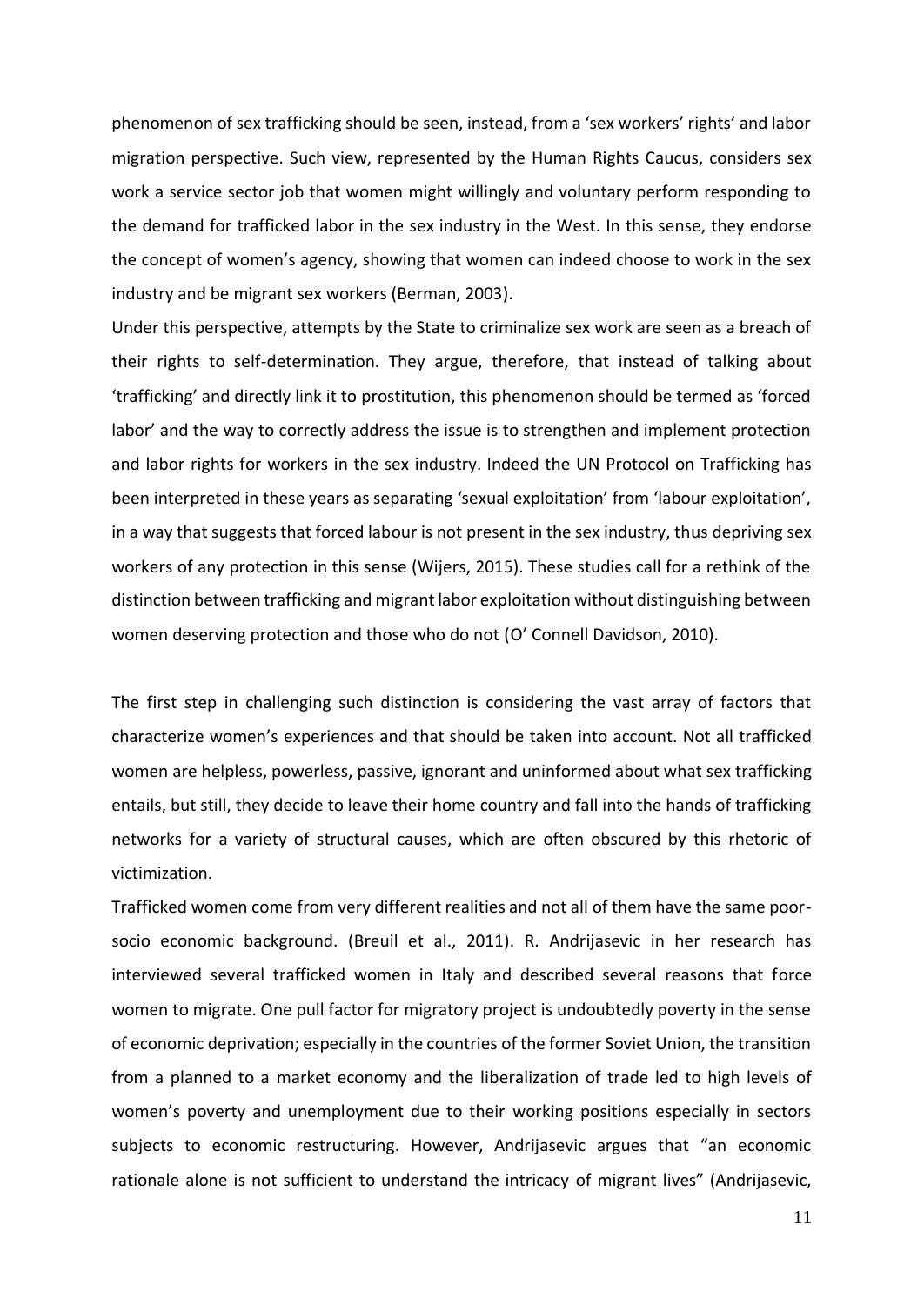2010, 3) and that poverty should not be understood solely in terms of economic deprivation, but also in light of women's subjectivities and many other social factors. She mentions, for example, the importance of the search for an economic improvement since studies demonstrate the relative high level of education of Eastern European women that migrate and the high level of employment before women migrate, thus not having a job per se is not a pull factor. However, many women are worried by the absence of further job opportunities and of a professional progress in their careers in their countries and so they tend to move. Moreover, intra-family violence and desire for autonomy from their family and selfdetermination definitely play an important role in women's migratory projects.

Reducing therefore the phenomenon of trafficking to the one of modern slavery and criminal activity entails the failure to consider these complex structural, legal, political and economic inequalities and conditions under which women turn to traffickers. This has a direct consequence, as we have seen, on the design of EU policies to prevent and halt the sex trafficking phenomenon as criminalization shifts the focus away from migrants' human rights and usually deportation of trafficked women comes before any other form of assistance. In this sense, the Italian case constitutes one best practice of victim protection since article 18 of Law 40/1998 on immigration grants to victims of trafficking a renewable work permit on the condition that they accept to leave prostitution and to take part of a social protection program. The victims have to demonstrate that their life would be under threat if they went back to their country of origin and that there are detectable threats and patterns of violence or dangers of detainment by their traffickers. Even if measures like this one are advocated by many scholars as a way to reintegrate women in the labor market in a legal way without deporting them, the Italian measure is still wedged into the rhetoric of victimization. It thus institutionalizes such a rhetoric by not admitting the possibility that these forms of exploitation might occur to many other groups of labour migrants and that for some women prostitution might be inherent part of their migratory project (Andrijasevic, 2010).

In these years, EU legislation has increasingly gone from a repressive approach towards a more human rights perspective (Gaspari, 2019), with, for instance, 2011/36 Directive which acknowledged human trafficking as a violation of human rights or article 5 of the 2000 *Charter of Fundamental Rights of the European Union* that expressly prohibits human trafficking. The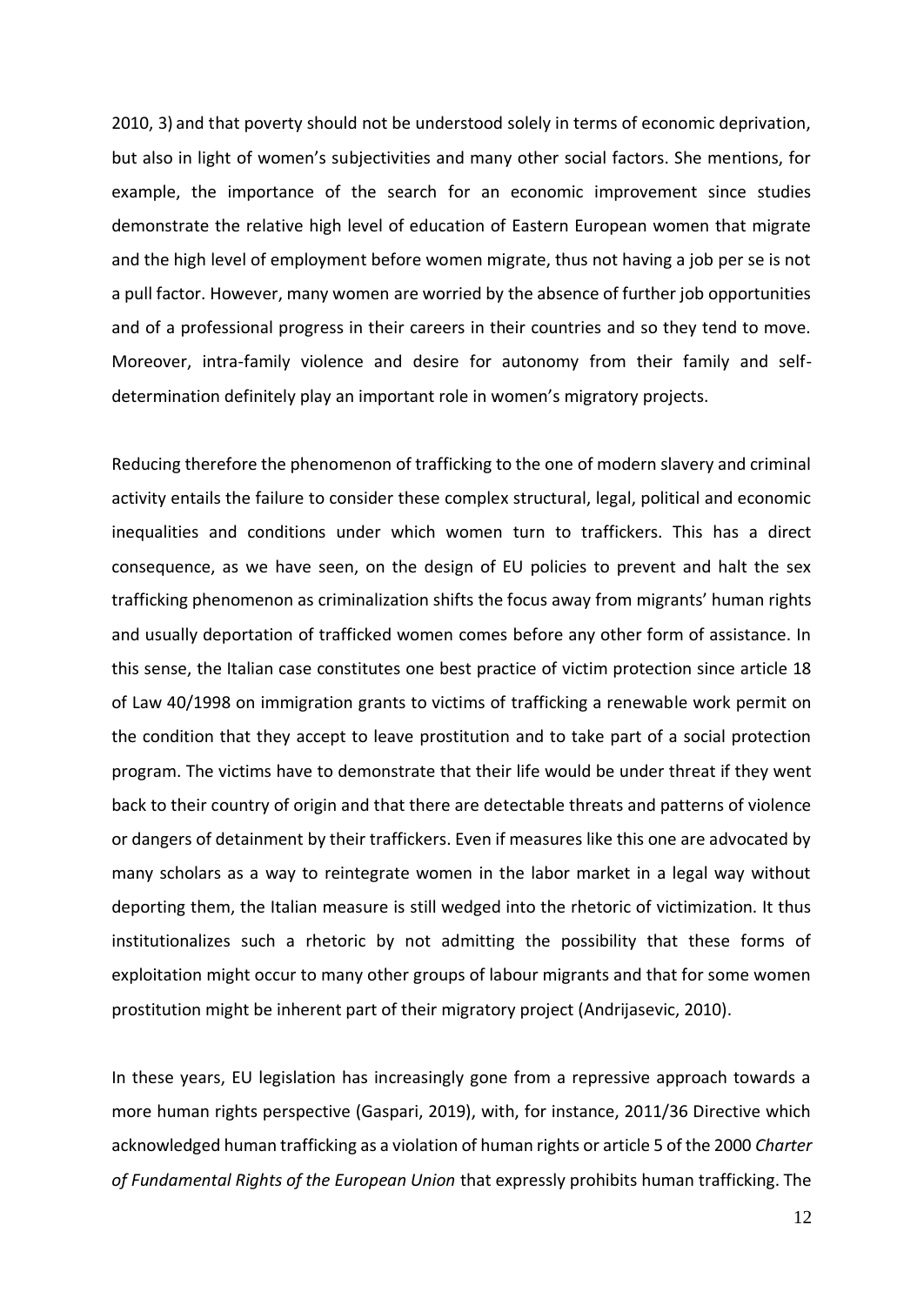ECHR judgement in *Rantsev v. Cyprus and Russia* has definitely contributed to this change in perspective as it recognized "human trafficking as a serious violation of fundamental and individual human rights, human dignity of victims and a threat to democratic societies" (para 282).

However, these legislative changes, even if remarkable as they go in the direction of a more enhanced protection and assistance of trafficked women, are still framed in a victimization and criminalization rhetoric and therefore they are coupled with harsh policies pushing for security measures and border restrictions. Moreover, a human rights approach which tends to exclusively focus on rights of victims might not reduce the consequences of sex trafficking. Marjan Wijers claims that the basic human rights principles that should be upheld are those of participation, empowerment and non-discrimination not only of victims of sex trafficking but of sex workers in general who are in the same way affected by anti-trafficking laws and policies (Wijers, 2015). Policies and practices should uphold rights *de facto* and extend the protection afforded by trafficking victims to all the people who are subject to forced labour practices, so sex workers, migrants and refugees. Furthermore she suggests that these latter should be directly involved in the design, implementation and evaluation of these policies for them to be really effective.

If EU policies really wants to tackle the issue of sex trafficking, they need to approach and better address the intricate reasons that stand at the basis of the issue, going beyond the frame of criminalisation to consider the real forces that drive women to migrate as well as their real needs and wishes.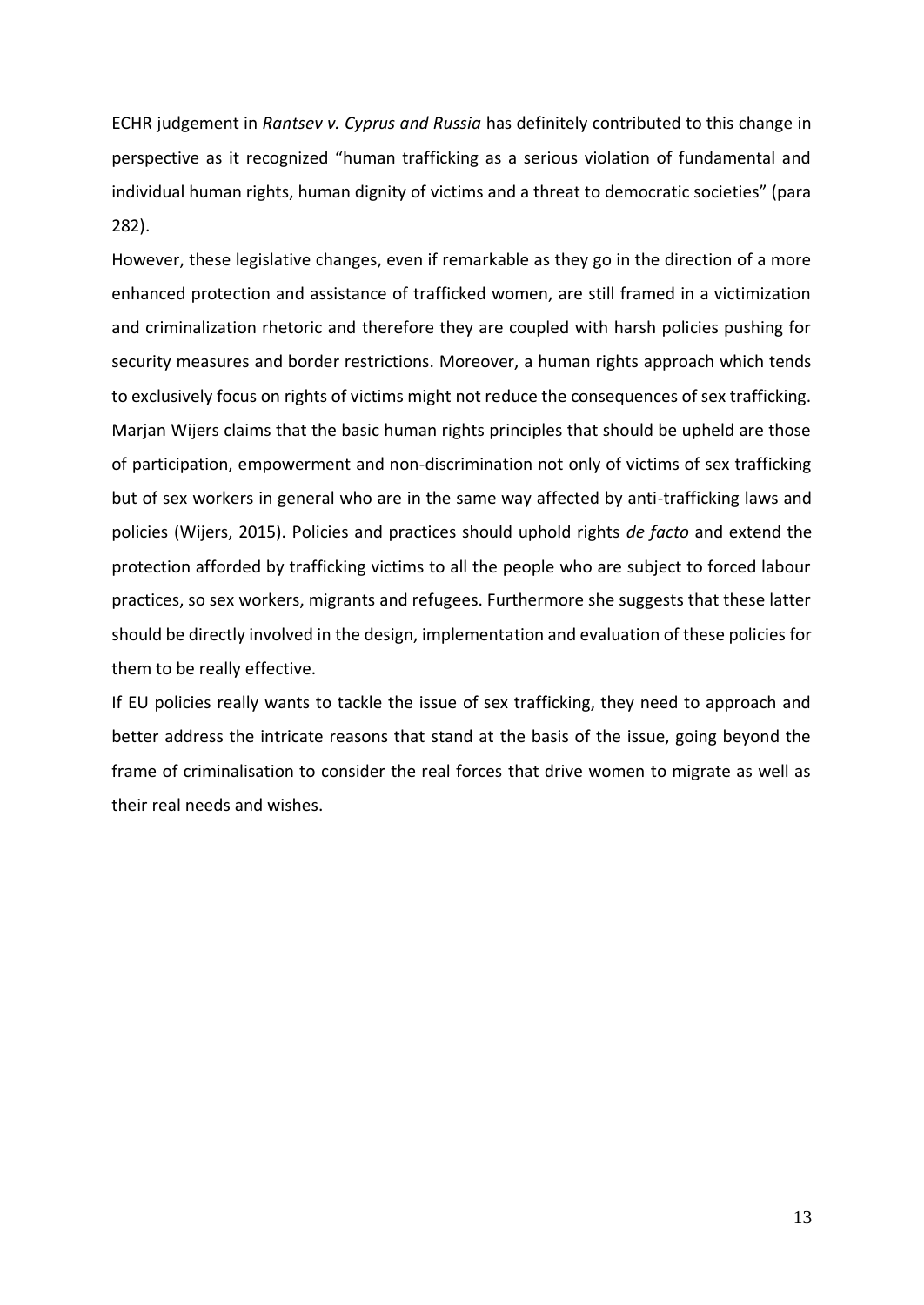### **Conclusions**

The current framing of sex trafficking based on criminalisation and victimisation and on a stark distinction between sexual and labour exploitation has led to a certain pattern of policy responses, both at the international and European level. The EU and Member State governments have concentrated their efforts on restriction of migrations, taking a 'human security' approach (Nieuwenhuys & Pécoud, 2007), and increasingly tightening and externalising border controls. Rather than focusing on safeguarding the human rights of trafficked women, the main objective has been the one of prosecuting traffickers, restricting legal access to migrant workers and deporting trafficked women back to their country of origin from where most of them escaped for better social and economic conditions. In order to meet these objectives, States make use of militarised border walls, razor wires, unlawful detention and violence. However, these actions and measures do not amount to 'trafficking' or 'modern slavery', rather they are praised in that they manage to convey the image of a 'fortress Europe' standing up for the protection of European moral and fundamental values. Therefore, while on the one hand EU seeks to condemn this type of 'modern slavery' and the application of coercion on migrants, at the same time it applies even more coercive pressures to halt their movement "in the name of protecting them from modern slavery" (O' Connell Davidson, 2010).

Such supranational and state-sponsored violence against migrants becomes however invisible within a 'trafficking as modern slavery' discourse (Andrijasevic, 2010). Moreover, as we have seen, such discourse excludes from its scope exploitation and abuses that many other groups of migrants, such as migrant sex workers, experience. This is why some authors (Andrijasevic 2010; Wijers 2015) have claimed that not only a new framing of the issue would be necessary, but even a new terminology describing such phenomenon is crucial, since terms such as 'trafficking', 'modern slavery' or 'victims of trafficking' inevitably carry with them a semantic load which is exclusive of a certain category of migrants and discriminatory of others and that further supports the discursive logic of criminalisation and victimisation that is just a tool through which the State imposes repressive measures.

Although modifying terms that have been eradicated in our roots for so long might be a difficult task, a change in perspective must take place and this might actually reveal us the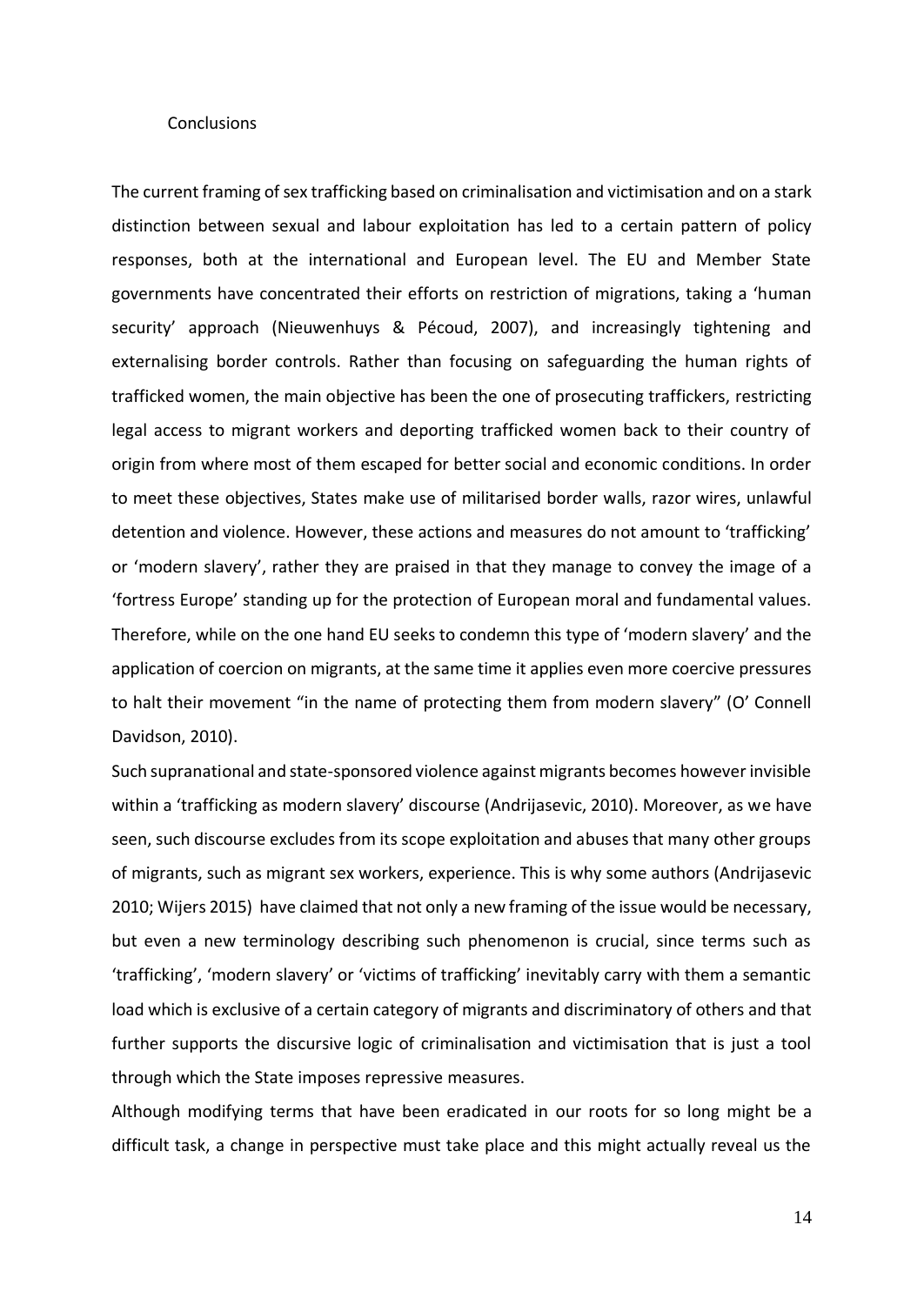EU's role and responsibility in the spreading of this phenomenon due to a wrong policy approach.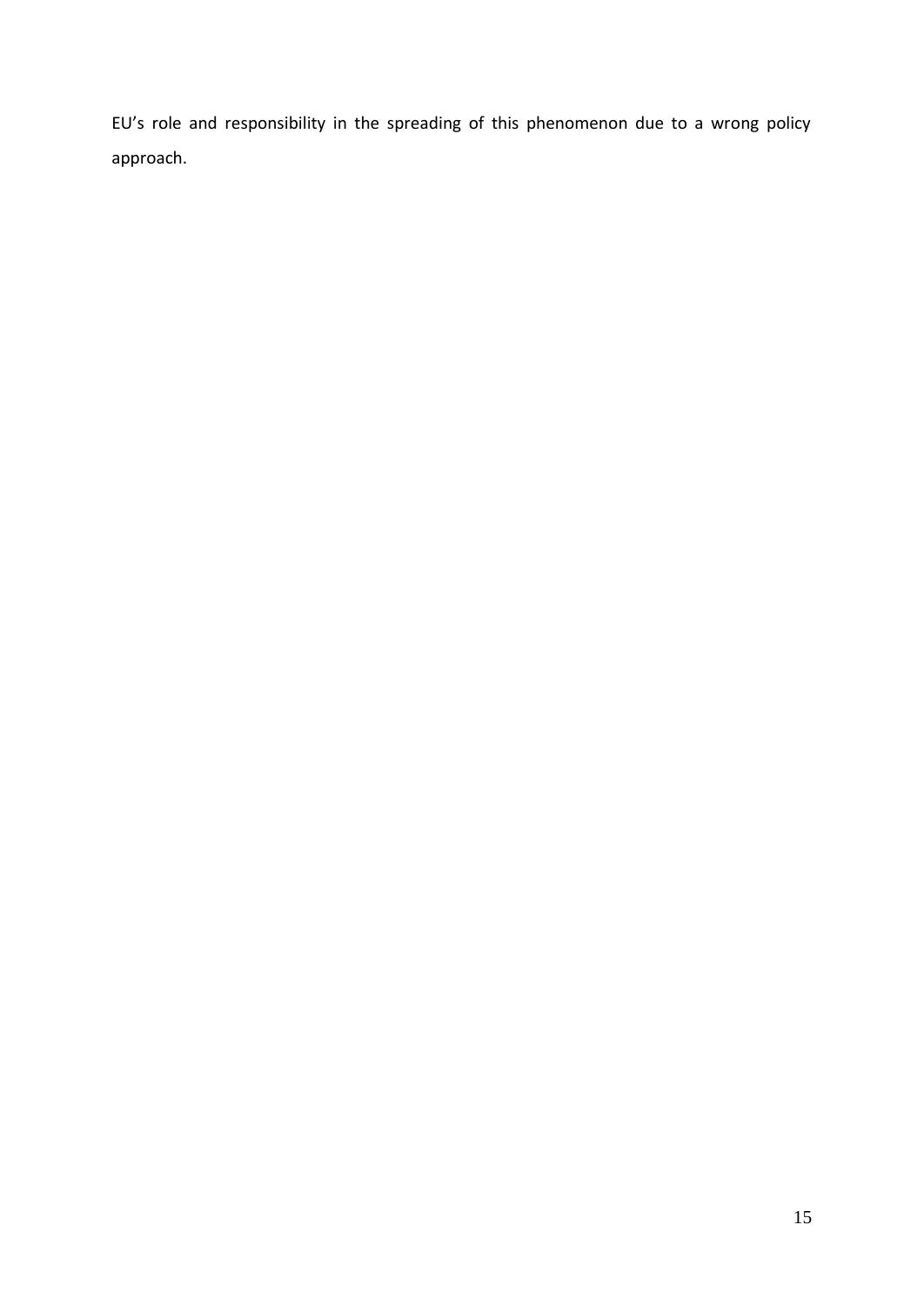## **Bibliography**

- ANDRIJASEVIC, Rutvica (2004). 'I confini fanno la differenza. (Il)legalità, migrazione e tratta in Italia dall'est europeo'. *Studi Culturali* 1. 59-82
- ANDRIJASEVIC, Rutvica (2010). *Migration, Agency and Citizenship in Sex Trafficking*. Basingstoke: Palgrave.
- ASKOLA, Heli (2007). *Legal Responses to Trafficking in Women for Sexual Exploitation in the European Union*. Hart Publishing
- BERMAN, Jacqueline (2003). (Un)Popular Strangers and Crises (Un)Bounded: Discourses of Sex-Trafficking, the European Political Community and the Panicked State of the Modern State. *European Journal of International Relations* 9(1). 37-86
- BREUIL, B.C.O., SIEGEL, D., VAN REENEN, P. et al. (2011). Human trafficking revisited: legal, enforcement and ethnographic narratives on sex trafficking to Western Europe. *Trends Organ Crim* 14. 30-46
- CHIBBA, Michael (2013). Human Trafficking and Migration: Concepts, Linkages and New Frontiers. *Global Policy Essay*.
- EUROPEAN COMMISSION (EC) Migration and Home Affairs (2018) *Data Collection on Trafficking in Human Beings in the EU*, Lancaster University
- FREUDENSTEIN, Roland. (2001). 'Río Odra, Río Buh: Poland, Germany, and the Borders of Twenty-First-Century', in P. Andreas and T. Snyder (Eds) *The Wall Around the West: State Borders and Immigration Controls in North America and Europe*, Rowman & Littlefield.
- GASPARI, Laura, (2019). The International and European Legal Framework on Human Trafficking: An Overall View. *DEP* 40. 47-67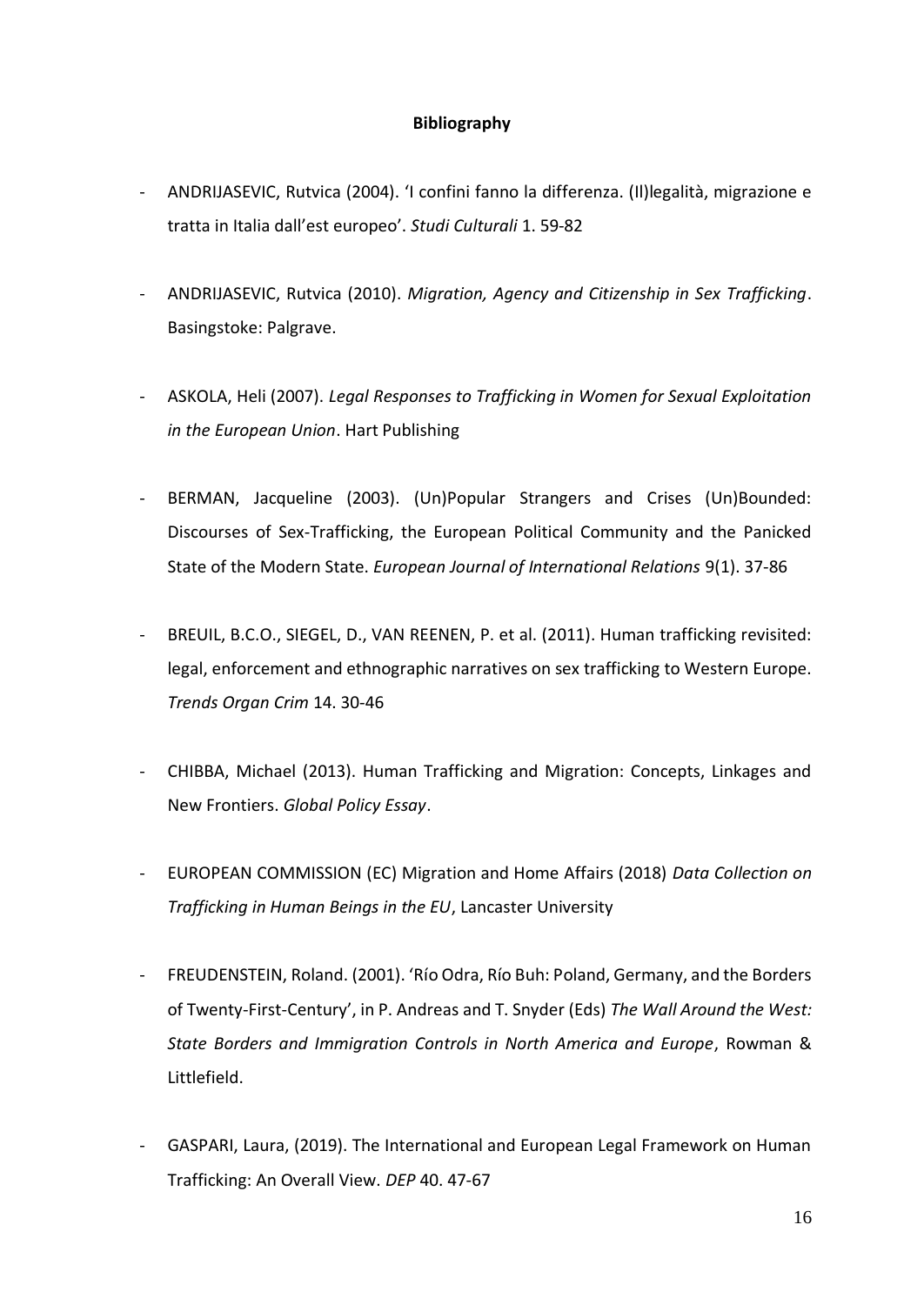- GALLAGHER, Anne. T. (2013). Human Rights and Human Trafficking: Quagmire or Firm Ground? A Response to James Hathaway. In M. Segrave (Ed.), *Human Trafficking*. Routledge.
- GOODEY, Jo (2004). Sex Trafficking in Women from Central and East European Countries: Promoting a 'Victim-Centred' and 'Woman-Centred' Approach to Criminal Justice Intervention. *Feminist Review* 76. 26-45
- HATHAWAY, James C. (2008). The Human Rights Quagmire of "Human Trafficking". *Virginia Journal of International Law*, 49(1). 1-59
- HEINRICH, Kelly H. (2010). Ten Years After the Palermo Protocol: Where are Protections for Human Trafficking? *Human Rights Brief*, *18*(1), 2-5.
- INTERNATIONAL ORGANISATION FOR MIGRATION (IOM). Immigration and Border Management. Available at: [https://www.iom.int/immigration-and-border](https://www.iom.int/immigration-and-border-management-0)[management-0](https://www.iom.int/immigration-and-border-management-0) (accessed 5 December 2020)
- KARA, Siddhart (2017). *Sex Trafficking: Inside the Business of Modern Slavery*. Columbia University Press
- KAYE, Mike (2003). *The Migration-Trafficking Nexus: Combating Trafficking Through The Protection Of Migrants' Human Rights*. London: Anti-Slavery International Org.
- KEMPADOO K., SANGHERA J., PATTANAIK B., (2016) *Trafficking and Prostitution Reconsidered: New Perspectives on Migration, Sex Work and Human Rights*. New York: Routledge
- LINDSTROM, Nicole (2004). Regional Sex Trafficking in the Balkans, Transnational Networks in an Enlarged Europe. *Problems of Post Communism*, 51(3): 45-52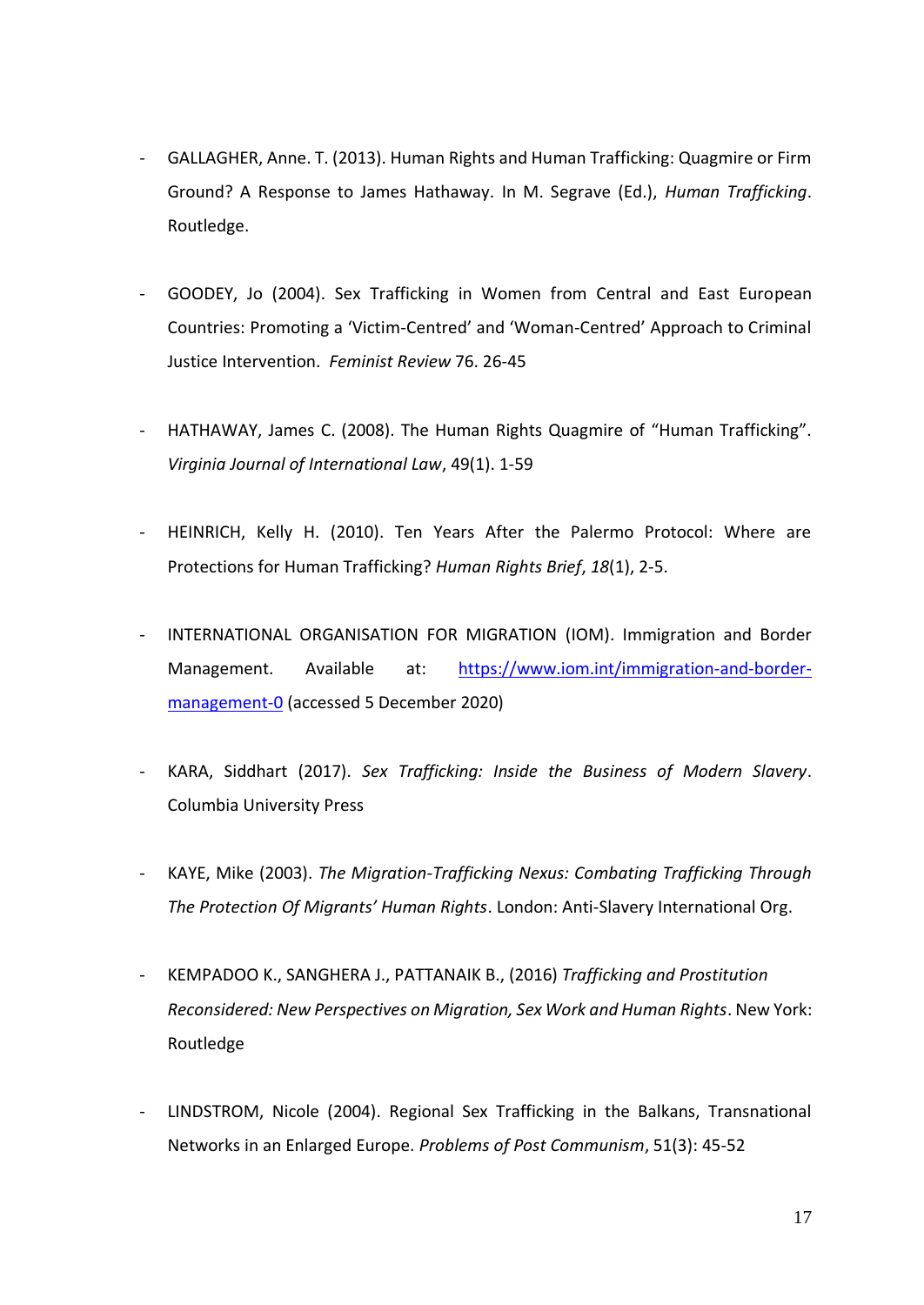- MARTIN, Susan., & CALLAWAY, Amber. (2011). Human Trafficking and Smuggling. In A. Betts (Ed.), *Global Migration Governance*. OUP Oxford.
- NIEUWENHUYS, Cécile., & PÉCOUD, Antoine. (2007). Human Trafficking, Information Campaigns and Strategies of Migration Control. *American Behavioral Scientist* 50(12): 1674-1695
- O'CONNELL DAVIDSON, Julia. (2010). New slavery, old binaries: human trafficking and the borders of 'freedom'. *Global Networks*, *10*(2). 244-261.
- SEGRAVE Marie. (2009). Human Trafficking and Human Rights. *Australian Journal of Human Rights*, 14(2). 71-94
- SEGRAVE Marie. (2013). *Human Trafficking*. 1<sup>st</sup> ed. Routledge
- UNITED NATIONS OFFICE ON DRUGS AND CRIME (UNODC) (2018). Global Report on Trafficking in Persons 2018.
- VANCE S. Carole (2012). Innocence and Experience: Melodramatic Narratives of Sex Trafficking and Their Consequences for Law and Policy*. History of the Present* 2(2): 200-218
- WIJERS, Marjan (2015). Purity, Victimhood and Agency: Fifteen years of the UN Trafficking Protocol. *Anti-Trafficking Review 4:* 56-79
- ZOBNINA, Anna (2017). Women, Migration, and Prostitution in Europe: Not a Sex Work Story. Di*gnity: A Journal on Sexual Exploitation and Violence,* 2(1), Art.1: 1-6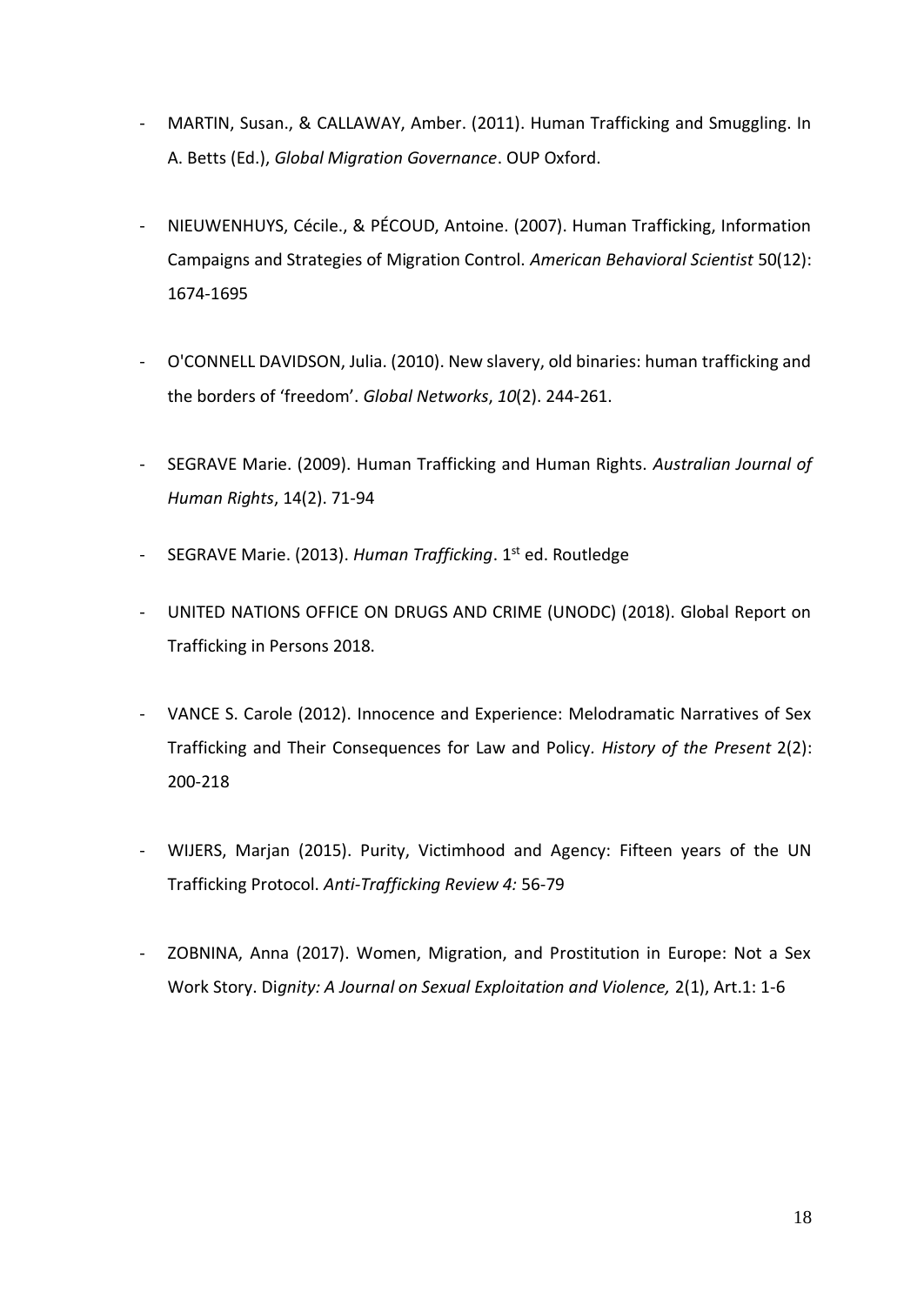# **Table of Legislation**

# National

- Italy: Law No. 40 of 1998, *Provisions Governing Immigration and Regulations Concerning the Status of Foreigners* [Italy], 6 March 1998

# European Union (EU)

- European Union, *Convention Implementing the Schengen Agreement of 14 June 1985 between the Governments of the States of the Benelux Economic Union, the Federal Republic of Germany and the French Republic, on the Gradual Abolition of Checks at their Common Borders ("Schengen Implementation Agreement")*, 19 June 1990
- European Union, *Treaty on European Union (Consolidated Version), Treaty of Maastricht* , 7 February 1992, Official Journal of the European Communities C 325/5;
- European Union: Council of the European Union, *Presidency Conclusions, Tampere European Council, 15-16 October 1999*, 16 October 1999
- European Union, Directive 2011/36/EU of the European Parliament and of the Council of 5 April 2011 on preventing and combating trafficking in human beings and protecting its victims, and replacing Council Framework Decision 2002/629/JHA
- European Commission (EC), *The EU Strategy towards the Eradication of Trafficking in Human Beings 2012–2016,* 19 July 2012, Brussels
- European Union, Charter of Fundamental Rights of the European Union, 26 October 2012, 2012/C 326/02